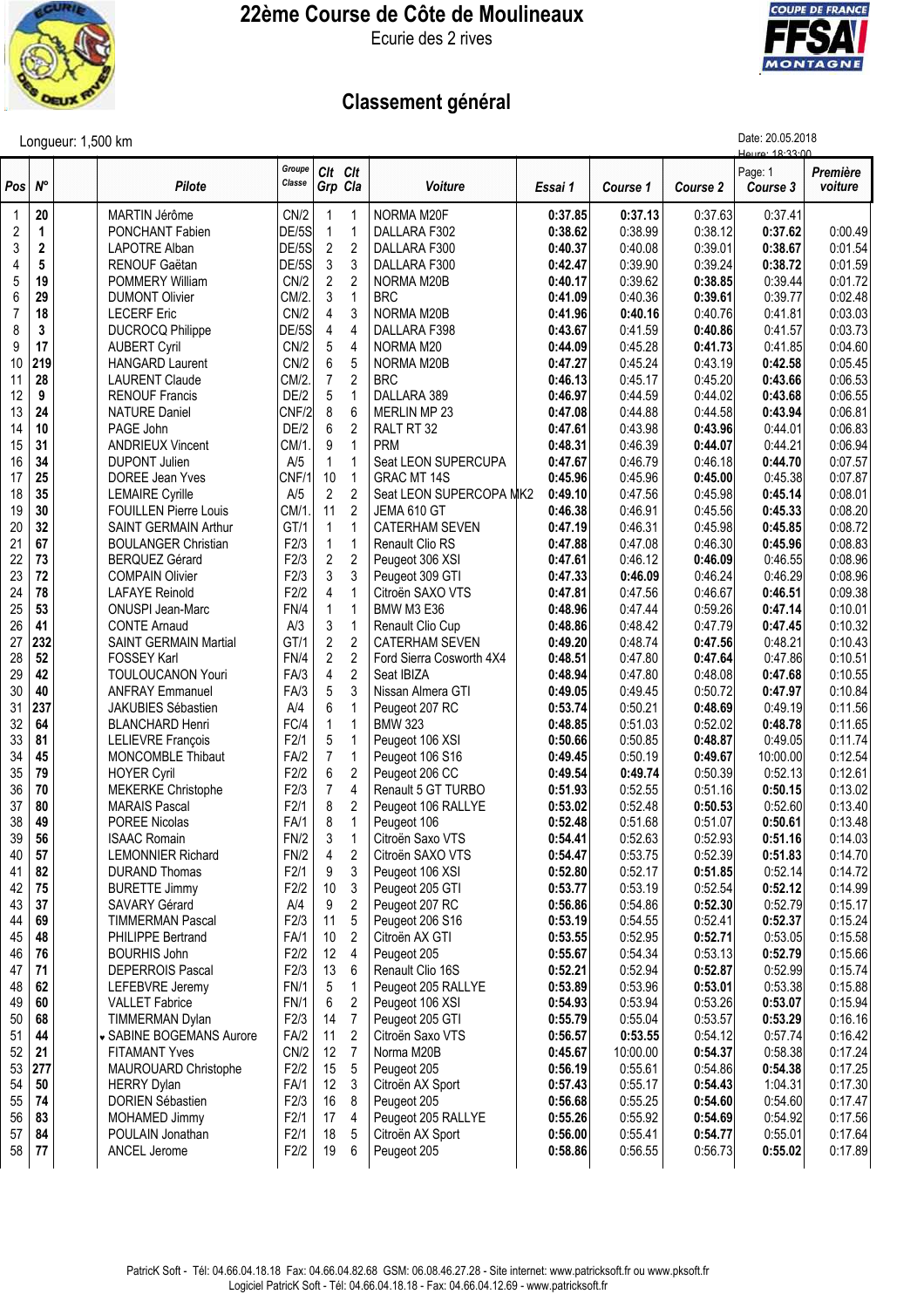

### **22ème Course de Côte de Moulineaux**

Ecurie des 2 rives



# **Classement général**

| Longueur: 1,500 km |  |  |
|--------------------|--|--|
|                    |  |  |

|                 | Date: 20.05.2018<br>Longueur: 1,500 km<br>Houro: 18:33:00 |                         |                  |                    |   |                    |         |          |            |                     |                     |
|-----------------|-----------------------------------------------------------|-------------------------|------------------|--------------------|---|--------------------|---------|----------|------------|---------------------|---------------------|
| Pos N°          |                                                           | Pilote                  | Groupe<br>Classe | Cit Cit<br>Grp Cla |   | <b>Voiture</b>     | Essai 1 | Course 1 | Course 2   | Page: 2<br>Course 3 | Première<br>voiture |
|                 | 59 283                                                    | <b>CLEMENT Emmanuel</b> | F2/1             | 20                 | 6 | Peugeot 205 RALLYE | 1:00.46 | 0:56.59  | 0:55.03    | 0:55.53             | 0:17.90             |
|                 | 60   61                                                   | <b>HUBERT René</b>      | <b>FN/1</b>      |                    |   | Peugeot 205 RALLYE | 1:00.30 | 0:59.44  | 0:59.57    | 0:58.06             | 0:20.93             |
|                 | $61$   262                                                | LEFEBVRE Joachim        | <b>FN/1</b>      | 8                  |   | Peugeot 205 Rallye | 0:59.49 | 0:58.78  | 0:58.57    | 0:59.24             | 0:21.44             |
| 62 <sub>1</sub> | 65                                                        | <b>PRIEUR François</b>  | FC/1             |                    |   | CG 1300            | 1:01.47 | 0:59.32  | 1:09.60    | 0:59.99             | 0:22.19             |
| 63              | 58                                                        | √ MAUROUARD Maryse      | FN/2             | 9                  |   | Citroën Saxo VTS   | 1:00.91 | 1:00.32  | 1:02.20    | 0:59.44             | 0:22.31             |
| 64              | 4                                                         | MAFFEO Joel-Michel      | DE/5S            |                    |   | DALLARA F302       | 0:46.48 | 10:00.00 | <b>DNS</b> | DNS                 | 9:22.87             |